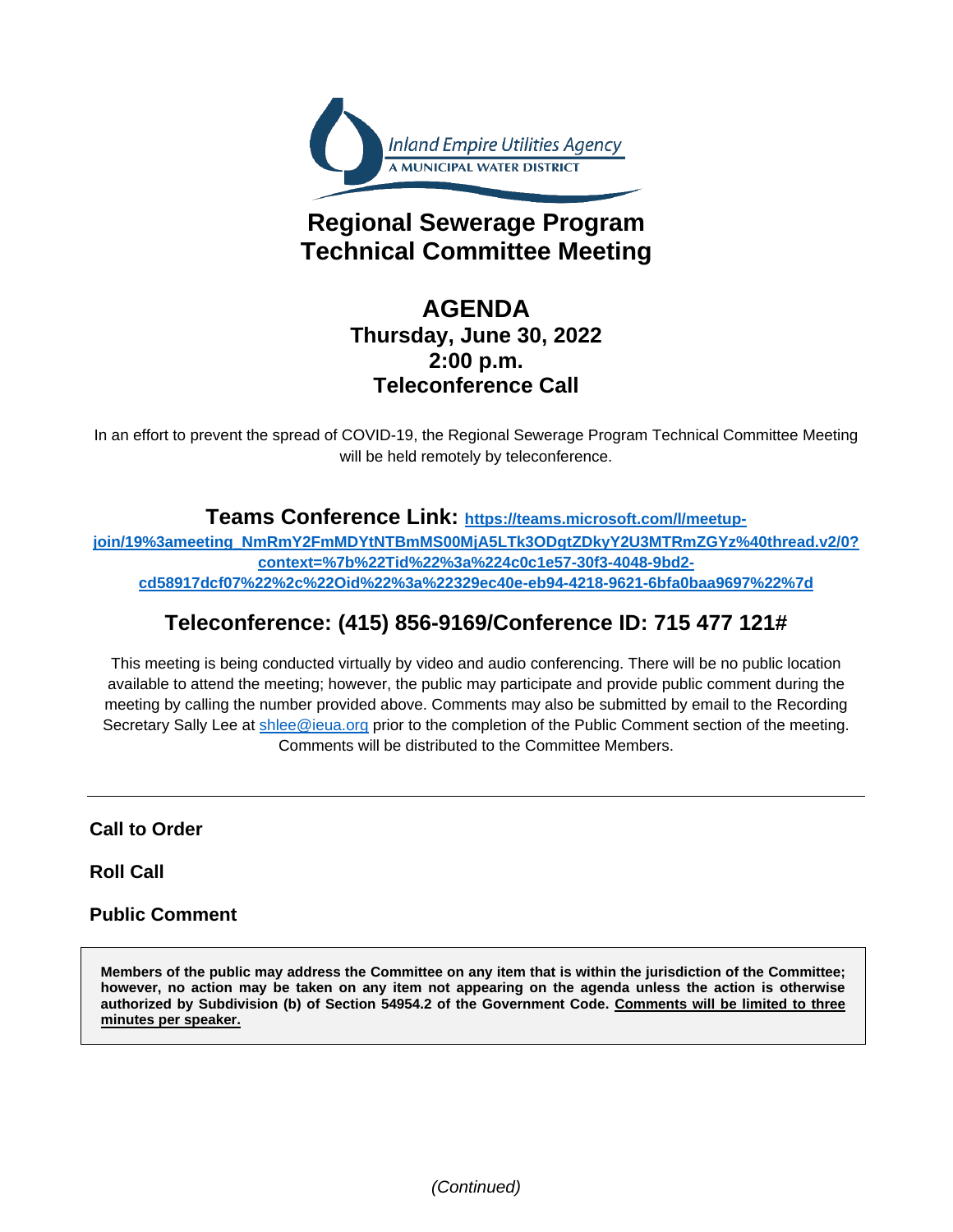# **Additions to the Agenda**

**In accordance with Section 54954.2 of the Government Code (Brown Act), additions to the agenda require twothirds vote of the legislative body, or, if less than two-thirds of the members are present, a unanimous vote of those members present, that there is a need to take immediate action and that the need for action came to the attention of the local agency subsequent to the agenda being posted**.

# **1. Action Items**

- A. Approval of May 26, 2022 Technical Committee Meeting Minutes
- B. Request by the City of Chino for a Regional Connection Point to the Western Interceptor Relief Sewer (Chino Regional Sewer Connection C-03D) Project Number EN0000000145

#### **2. Informational Items**

- A. Recycled Water Groundwater Recharge Update
- B. Return to Sewer Study (*Oral)*
- C. Operations & Compliance Updates (*Oral)*

# **3. Receive and File**

- A. Draft Regional Sewerage Program Policy Committee Meeting Agenda
- B. Building Activity Report
- C. Recycled Water Distribution Operations Summary

# **4. Technical Committee Items Distributed**

A. Notice of Availability of Recycled Water as Groundwater Recharge (FY 21-22)

# **5. Other Business**

- A. Committee Member Requested Agenda Items for Next Meeting
- B. Committee Member Comments
- C. Next Regular Meeting July 28, 2022

# **Adjourn**

**In compliance with the Americans with Disabilities Act, if you need special assistance to participate in this meeting, please contact the Recording Secretary (909) 993-1926, 48 hours prior to the scheduled meeting so that the Agency can make reasonable arrangements.**

# **DECLARATION OF POSTING**

I, Sally Lee, Executive Assistant of the Inland Empire Utilities Agency\*, a Municipal Water District, hereby certify that, per Government Code Section 54954.2, a copy of this agenda has been posted at the Agency's main office, 6075 Kimball Avenue, Building A, Chino, CA and on the Agency's website at [www.ieua.org](http://www.ieua.org/) at least seventy-two (72) hours prior to the meeting date and time above.